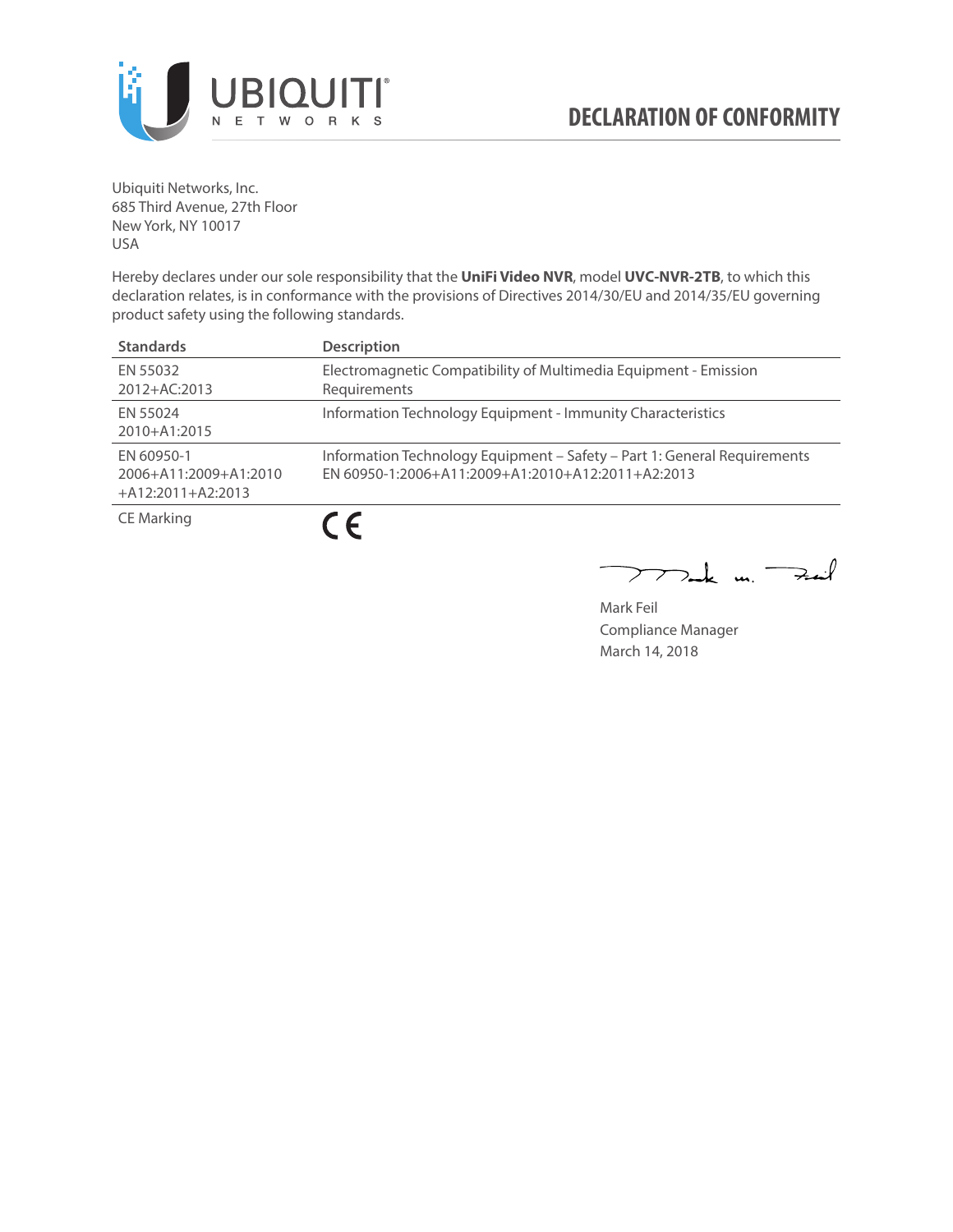

# **български** [Bulgarian]

С настоящото UBIQUITI NETWORKS декларира, че това устройство UVC-NVR-2TB е в съответствие със съществените изисквания и други приложими разпоредби на Директиви 2014/30/ЕС, 2014/35/ЕС.

# **Hrvatski** [Croatian]

UBIQUITI NETWORKS ovim putem izjavljuje da je ovaj uređaj UVC-NVR-2TB sukladan osnovnim zahtjevima i ostalim bitnim odredbama Direktiva 2014/30/EU, 2014/35/EU.

# **Čeština** [Czech]

UBIQUITI NETWORKS tímto prohlašuje, že toto UVC-NVR-2TB zařízení, je ve shodě se základními požadavky a dalšími příslušnými ustanoveními směrnic 2014/30/EU, 2014/35/EU.

# **Dansk** [Danish]

Hermed, UBIQUITI NETWORKS, erklærer at denne UVC-NVR-2TB enhed, er i overensstemmelse med de væsentlige krav og øvrige relevante krav i direktiver 2014/30/EU, 2014/35/EU.

# **Nederlands** [Dutch]

Hierbij verklaart UBIQUITI NETWORKS, dat deze UVC-NVR-2TB apparaat, in overeenstemming is met de essentiële eisen en de andere relevante bepalingen van richtlijnen 2014/30/EU, 2014/35/EU.

# **English**

Hereby, UBIQUITI NETWORKS, declares that this UVC-NVR-2TB device, is in compliance with the essential requirements and other relevant provisions of Directives 2014/30/EU, 2014/35/EU.

# **Eesti keel** [Estonian]

Käesolevaga UBIQUITI NETWORKS kinnitab, et antud UVC-NVR-2TB seade, on vastavus olulistele nõuetele ja teistele asjakohastele sätetele direktiivide 2014/30/EL, 2014/35/EL.

# **Suomi** [Finnish]

Täten UBIQUITI NETWORKS vakuuttaa, että tämä UVC-NVR-2TB laite, on yhdenmukainen olennaisten vaatimusten ja muiden sitä koskevien direktiivien 2014/30/EU, 2014/35/EU.

# **Français** [French]

Par la présente UBIQUITI NETWORKS déclare que l'appareil UVC-NVR-2TB, est conforme aux exigences essentielles et aux autres dispositions pertinentes des directives 2014/30/UE, 2014/35/UE.

# **Deutsch** [German]

Hiermit erklärt UBIQUITI NETWORKS, dass sich dieses UVC-NVR-2TB Gerät, in Übereinstimmung mit den grundlegenden Anforderungen und den anderen relevanten Vorschriften der Richtlinien 2014/30/EU, 2014/35/EU befindet.

# **Ελληνικά** [Greek]

Δια του παρόντος, UBIQUITI NETWORKS, δηλώνει ότι αυτή η συσκευή UVC-NVR-2TB, είναι σε συμμόρφωση με τις βασικές απαιτήσεις και τις λοιπές σχετικές διατάξεις των οδηγιών 2014/30/EE, 2014/35/EE.

# **Magyar** [Hungarian]

Ezennel UBIQUITI NETWORKS kijelenti, hogy ez a UVC-NVR-2TB készülék megfelel az alapvető követelményeknek és más vonatkozó 2014/30/EU, 2014/35/EU irányelvek rendelkezéseit.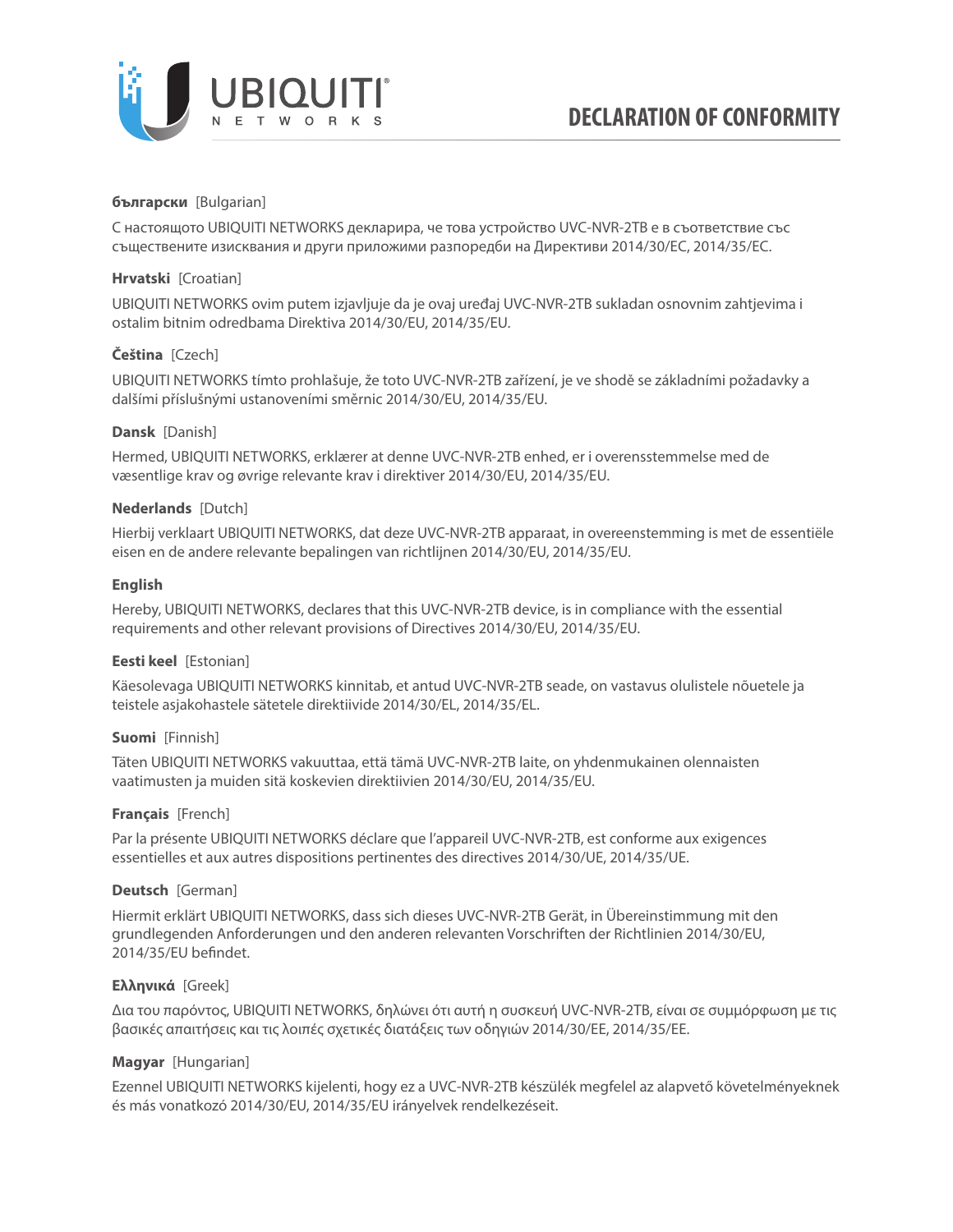

# **Íslenska** [Icelandic]

Hér, UBIQUITI NETWORKS, því yfir að þetta UVC-NVR-2TB tæki er í samræmi við grunnkröfur og önnur viðeigandi ákvæði tilskipana 2014/30/ESB, 2014/35/ESB.

#### **Italiano** [Italian]

Con la presente, UBIQUITI NETWORKS, dichiara che questo dispositivo UVC-NVR-2TB, è conforme ai requisiti essenziali ed alle altre disposizioni pertinenti delle direttive 2014/30/UE, 2014/35/UE.

#### **Latviešu valoda** [Latvian]

Ar šo, UBIQUITI NETWORKS, deklarē, ka UVC-NVR-2TB ierīce, ir saskaņā ar būtiskajām prasībām un citiem attiecīgiem noteikumiem Direktīvās 2014/30/ES, 2014/35/ES.

# **Lietuvių kalba** [Lithuanian]

UBIQUITI NETWORKS deklaruoja, kad šis UVC-NVR-2TB įrenginys atitinka esminius reikalavimus ir kitas 2014/30/ES, 2014/35/ES Direktyvų nuostatas.

#### **Malti** [Maltese]

Hawnhekk, UBIQUITI NETWORKS, tiddikjara li dan il-mezz UVC-NVR-2TB huwa konformi mar-rekwiżiti essenzjali u dispożizzjonijiet rilevanti oħrajn ta 'Direttivi 2014/30/UE, 2014/35/UE.

#### **Norsk** [Norwegian]

Herved UBIQUITI NETWORKS, erklærer at denne UVC-NVR-2TB enheten, er i samsvar med de grunnleggende kravene og andre relevante bestemmelser i direktivene 2014/30/EU, 2014/35/EU.

#### **Polski** [Polish]

Niniejszym, Ubiquiti Networks, oświadcza, że urządzenie UVC-NVR-2TB, jest zgodny z zasadniczymi wymaganiami oraz pozostałymi stosownymi postanowieniami Dyrektyw 2014/30/UE, 2014/35/UE.

#### **Português** [Portuguese]

UBIQUITI NETWORKS declara que este dispositivo UVC-NVR-2TB, está conforme com os requisitos essenciais e outras disposições das Directivas 2014/30/UE, 2014/35/UE.

#### **Română** [Romanian]

Prin prezenta, UBIQUITI NETWORKS declară că acest dispozitiv UVC-NVR-2TB este în conformitate cu cerințele esențiale și alte prevederi relevante ale Directivelor 2014/30/UE, 2014/35/UE.

#### **Slovenčina** [Slovak]

Týmto UBIQUITI NETWORKS, prehlasuje, že toto UVC-NVR-2TB zariadenie, je v súlade so základnými požiadavkami a ďalšími relevantnými ustanoveniami smernice 2014/30/EÚ, 2014/35/EÚ.

#### **Slovenščina** [Slovenian]

Družba UBIQUITI NETWORKS izjavlja, da je naprava UVC-NVR-2TB v skladu z obveznimi zahtevami in drugimi ustreznimi določbami direktiv 2014/30/EU in 2014/35/EU.

# **Español** [Spanish]

Por medio de la presente UBIQUITI NETWORKS declara que este dispositivo UVC-NVR-2TB, cumple con los requisitos esenciales y cualesquiera otras disposiciones aplicables o exigibles de las Directivas 2014/30/UE, 2014/35/UE.